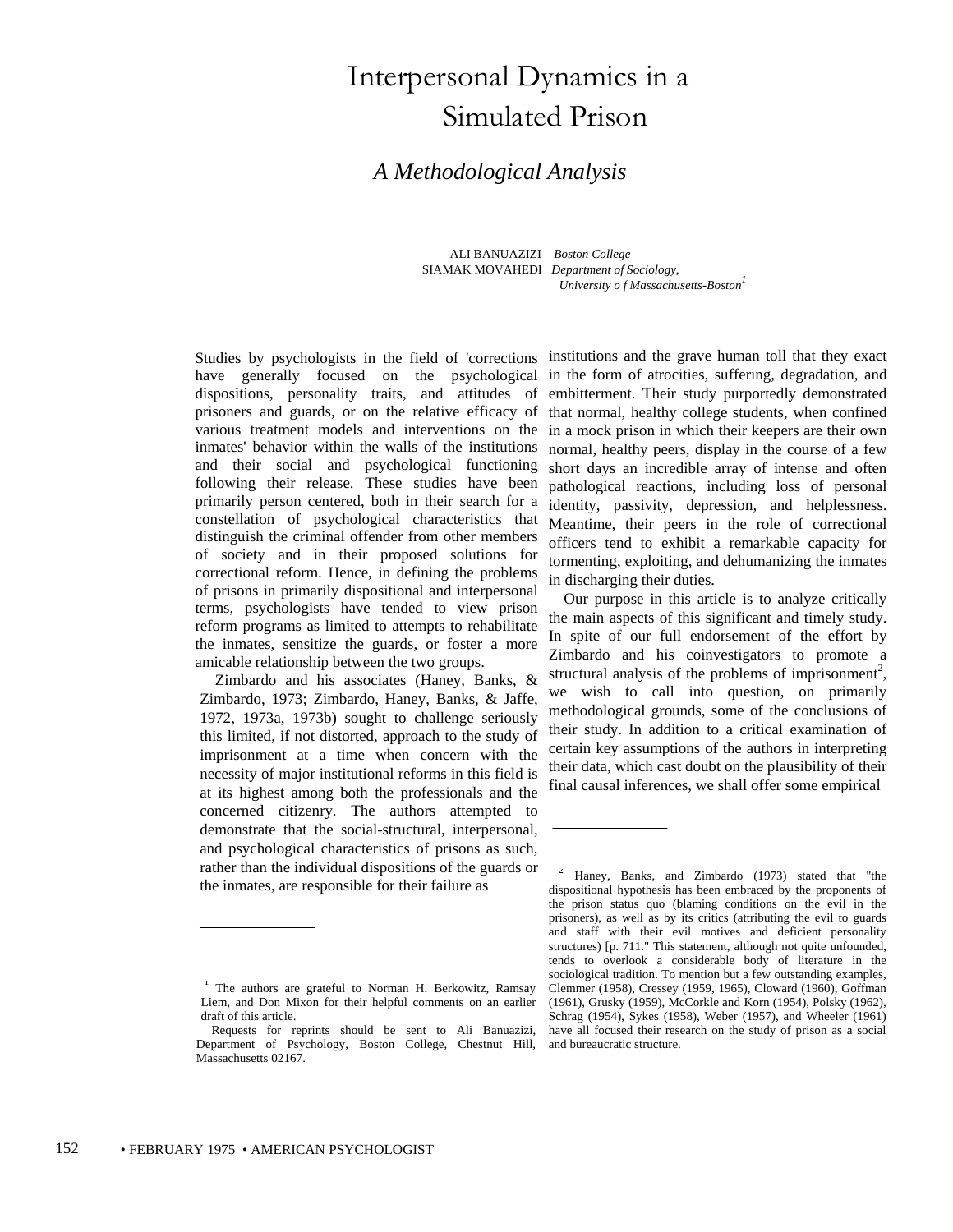evidence of our own to elucidate and buttress some of our criticisms, and develop an alternative interpretation of their findings.

# *An Overview o f the Stanford Prison Experiment*

The study by Zimbardo and his associates (hereafter referred to as the Stanford Prison Experiment) was conducted in the summer of 1971 in a mock prison constructed in the basement of the psychology building at Stanford University. The subjects were selected from a pool of 75 respondents to a newspaper advertisement asking for paid volunteers to participate in a "psychological study of prison life." The 24 subjects who were chosen were male college students, largely from middleclass backgrounds, who were judged by the experimenters to be the "most stable (physically and mentally), most mature, and least involved in antisocial behaviors [Haney et al., 1973, p. 73]." On a random basis, half of the subjects were assigned to the role of guard and half were assigned to the role of prisoner.

Prior to the experiment, the subjects were asked to sign a form with the following stipulations: (a) All subjects would agree to play either the prisoner or the guard role for a maximum of two weeks; (b) those assigned to the prisoner role should expect to be under surveillance, to be harassed, and to have some of their basic rights curtailed during their imprisonment, but not to be physically abused; and (c) in return, the subjects would be guaranteed a minimally adequate diet, clothing, housing, medical care, and financial remuneration at the rate of \$15 per day for the duration of the experiment.

One day before the start of the experiment, the guards were invited to an orientation meeting. They were informed that the goal of the study was to "simulate a prison environment within the limits imposed by pragmatic and ethical considerations," and that their task was "to maintain the reasonable degree of order within the prison necessary for its effective functioning." The prisoner subjects were telephoned and asked to be available at their homes on a given Sunday at which time the study **would** begin. Subsequently, with the cooperation of the Palo Alto City Police Department, the subjects were apprehended in a "surprise [?] mass arrest." After going through an elaborate arrest and booking

procedure, the subjects were blindfolded and driven to the mock prison.

Although the authors did not have any specific hypotheses to test, the general purpose of the study was to explore the interpersonal dynamics of a prison environment through a functional simulation of a prison in which no prior dispositional differences existed between prisoners and guards, and each group played its respective role for a maximum of two weeks.

The outcome of the study was quite dramatic and not entirely expected by the authors. In less than two days after the initiation of the experiment, violence and rebellion broke out. The prisoners ripped off their clothing and their identification numbers and barricaded themselves inside the cells while shouting and cursing at the guards. The guards, in turn, began to harass, humiliate, and intimidate the prisoners. They used sophisticated psychological techniques to break the solidarity among the inmates and to create a sense of distrust among them. In less than 36 hours, one of the prisoners showed severe symptoms of emotional disturbance, disorganized thinking, uncontrollable crying and screaming, and was released. (Later, there was a rumor that he had been faking and had won his release under false pretenses.) Soon the prisoners asked that a grievance committee be established and church services provided. On the third day, a rumor developed about a mass escape plot, which prompted the guards and the superintendent (Professor Zimbardo), who was operating in the background, to take various preventive measures. The guards, in the meantime, increased their harassment, intimidation, and brutality toward the prisoners. On the fourth day, two prisoners showed symptoms of severe emotional disturbance and were released, while a third prisoner developed a psychosomatic rash all over his body. He was also released. On the fifth day, the prisoners showed symptoms of individual and group disintegration. They had become mostly passive and docile, suffering from an acute loss of contact with reality. The guards, on the other hand, had kept up their harassment, some behaving sadistically and "delighting in what could be called the ultimate aphrodisiac of power [Zimbardo et al., 1972]."

The main findings of the study were summarized by the authors as follows:

All these data sources [i.e., observations of behavioral interactions, videotape recordings, questionnaires, self-report scales, and interviews] converge on the conclusion that this simulated prison developed into a psychologically compelling prison environment.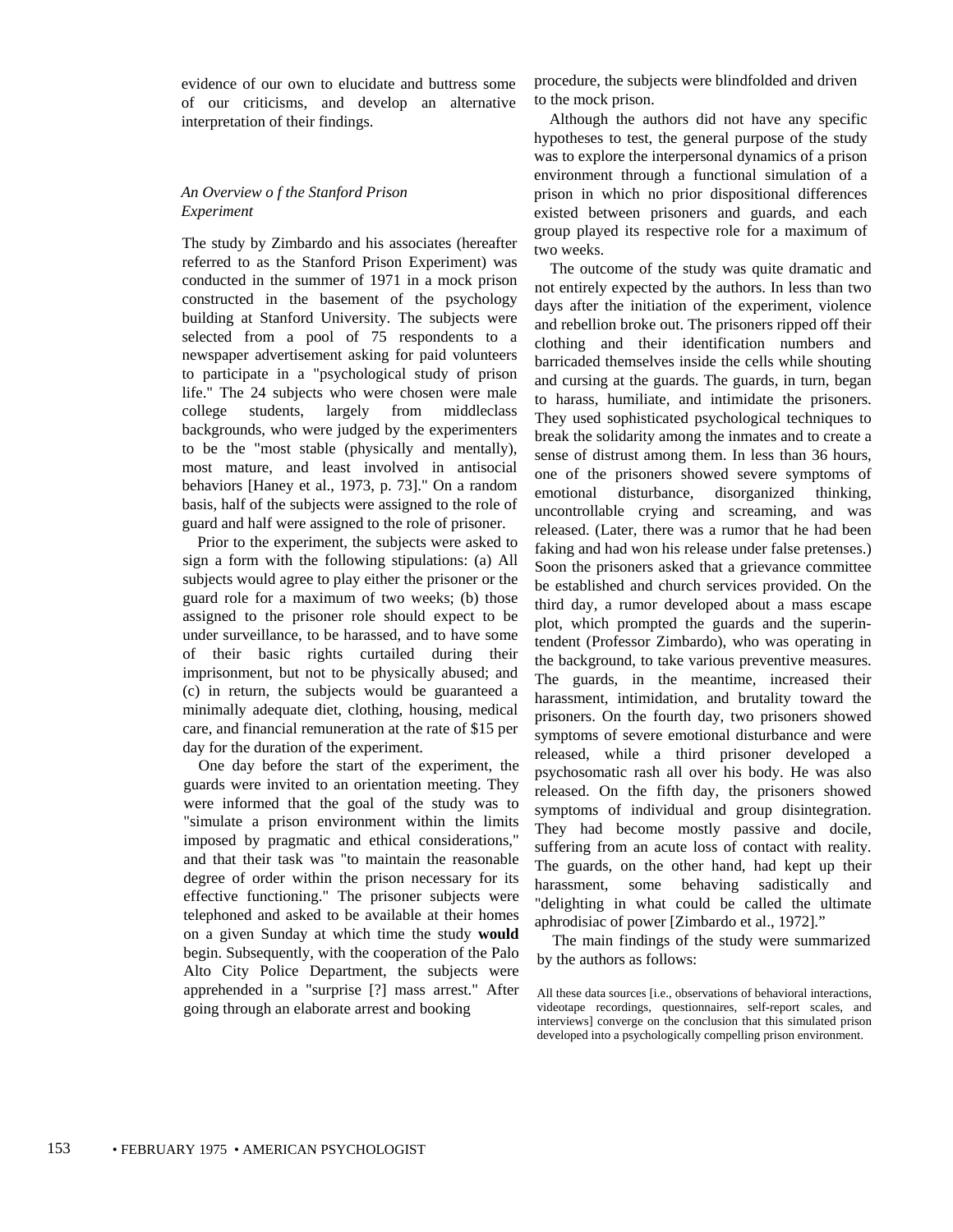As such, it elicited unexpectedly intense, realistic and often pathological reactions from many of the participants. The prisoners experienced a loss of personal identity and the arbitrary control of their behavior which resulted in a syndrome of passivity, dependency, depression and helplessness. In contrast, the guards (with rare exceptions) experienced a marked gain in social power, status and group identification which made role-playing rewarding [Haney et al., 1973, p. 691.

#### *Problems of Interpretation*

Many aspects of the Stanford Prison Experiment resemble, though in somewhat exaggerated form, what goes on in a real prison. The fact that such dramatic results were obtained in such a short time span, taken at its face value, would suggest that the experimenters were quite successful in functionally simulating a prison. On the other hand, it is possible that certain conditions and characteristics of the experiment itself, rather than the relevant experimental variables, produced the outcome, that is, the subjects' behavioral and emotional reactions. The latter possibility is what we shall argue for in the balance of this article.

Generally, in interpreting the behavioral outcomes of their study, Zimbardo and his associates seemed to rely upon two major assumptions: (a) They succeeded in functionally simulating a prison, that is, in creating a "psychologically compelling prison environment"; and (b) the "demand characteristics" (Orne, *1962, 1969)* of the experiment and conscious role playing by the subjects were not of sufficient moment to determine the outcomes. Based on these assumptions, they inferred that the substantial and dramatic differences in the behavior and emotional reactions between the guards and the prisoners were due to their occupancy of different positions within the institutional structure and the situational and social-psychological contingencies prevailing in the prison, rather than to dispositional differences between the two groups of subjects or other confounding variables. We shall examine each of these assumptions.

#### SUCCESS OF THE SIMULATION

The prison created by Zimbardo and his associates certainly had most of the morphological features of a real prison: a cellblock, bars, guards, warden, superintendent, parole board, grievance committee, anonymity of a uniform, loss of name and personal property, harassment and intimidation by guards, etc. However, the theoretical inference that the same intervening processes are operative under a simulated

set of conditions as in a natural setting requires that the two situations be demonstrated to be *genotypically,* rather than phenotypically, similar (Zelditch & Evan, *1962).* In social-psychological research this requirement is generally taken to mean that the experimental (simulated) conditions should have approximately the same symbolic and phenomenological significance to the subjects as their real-life analogues. In the case of a prison, since a myriad of situational characteristics and interpersonal processes might be potentially responsible for eliciting the behavioral, attitudinal, and emotional responses of guards and prisoners, a study of the social-psychological dynamics of prison life must specify the theoretically significant variables and processes that it attempts to simulate in the laboratory. In the absence of a systematic set of propositions about the social-psychological dynamics of prison life, it would be difficult to evaluate the functional correspondence between the mock prison and a real prison-and thus the success of the simulation.

Nevertheless, if some of the conditions and processes in a real prison lead to the mortification of the inmate's self, as the authors have suggested, then the subjective implications of the analogous conditions and processes in a simulated prison should be similarly interpreted by the mock prisoners. In the words of a leading student of "total institutions,"

the social arrangements must be "read" by the individual and others for the image of himself that they imply. [For instance,] according to the general expressive idiom of our society, having one's head shaved is easily perceived as a curtailment of the self, but while this mortification may enrage a mental patient, it may please a monk [Goffman, 1961, pp. 47-481.

In the Stanford Prison Experiment, the prisoners had to wear caps made of women's nylon stockings as a functional simulate of shaving their heads. The symbolic significance of the two procedures is likely to be perceived very differently: While a shaved head for a prisoner is a constant reminder of his being rejected, cast out, and found indecent, a nylon cap for a prisoner in the Stanford prison was a constant reminder of his participation in a scientific experiment, a rather honorable and courageous act. Similarly, the phenomenological significance of the loss of freedom in the mock prison and the real prison is vastly different.

[Tlhe wall that seals off the criminal, the contaminated man, is a constant threat to the prisoner's self conception and the threat is constantly repeated in the many daily reminders that he must be kept apart from "decent" men [Sykes, 1958, p. 67].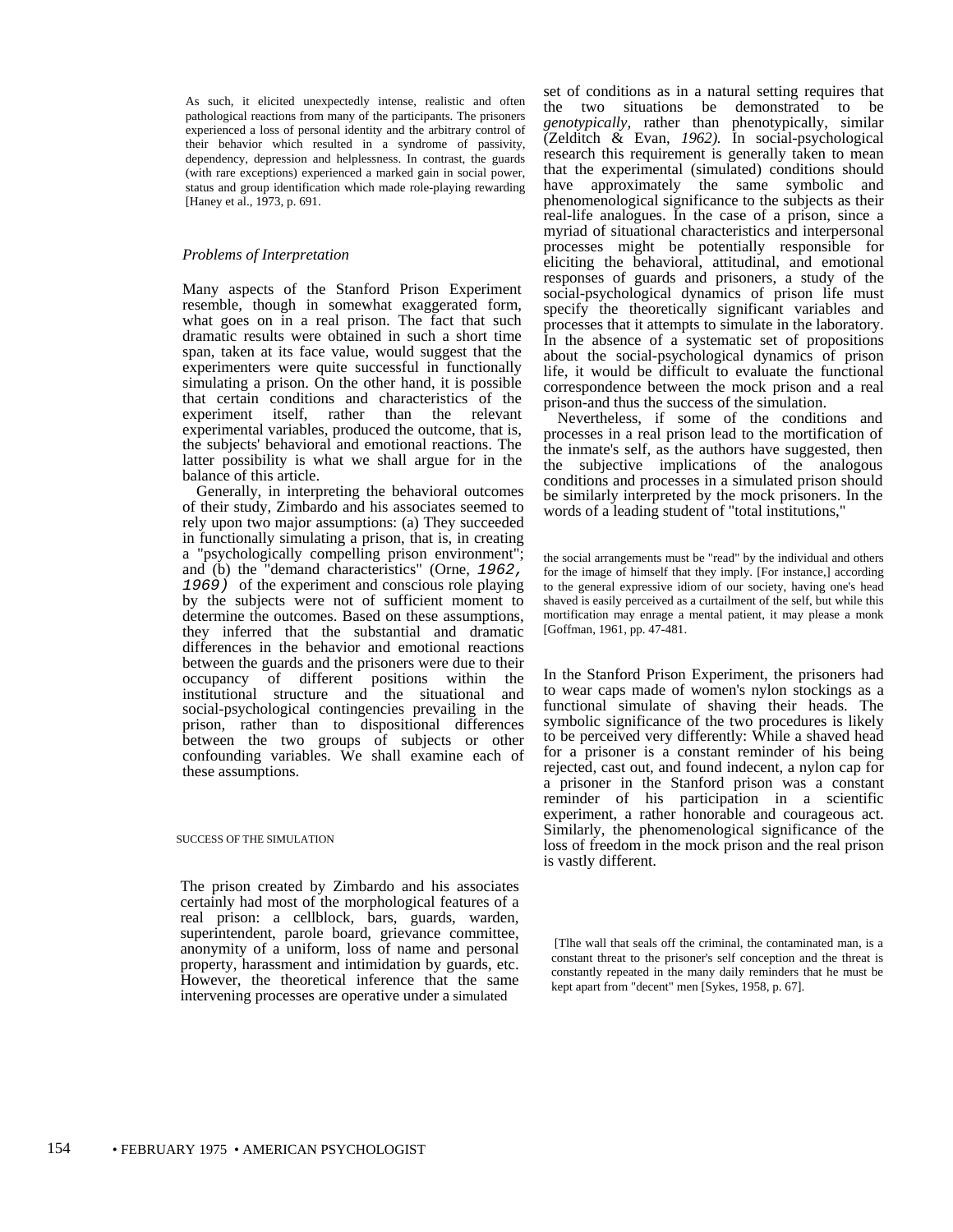However, the walls that sealed off the subjects in the Stanford prison were reminders, again, of their voluntary involvement in an adventurous scientific research, a source of possible ego-satisfaction. To cite yet another example, the arrest and initial incarceration procedures in the study could hardly be considered a *functional* simulation of what Garfinkel (1958) has called "degradation ceremonies." Considering that the prisoner subjects had been informed by telephone to be present at their homes on a given Sunday, at which time the experiment would begin, the authors would have to impute an exceptional degree of naiveté to their college student subjects to believe that they were not conscious of their status in a scientific game, which would not be seen as self-degrading.

#### DEMAND CHARACTERISTICS AND ROLE PLAYING

Zimbardo and his associates acknowledged, but argued against, the possibility that the dramatic outcomes of their experiment could be explained on the basis of its inherent demand characteristics and conscious role playing by the subjects. They have maintained that the subjects were soon (i.e., almost from the very first day) engrossed in their roles, had their sense of reality transformed, and were thus acting realistically in response to the structural characteristics and the interpersonal dynamics of the prison.<sup>3</sup> They offer the following as possibly the strongest evidence to substantiate this ad hoc hypothesis of *reality transformation:* 

During a parole board hearing . . . each of five prisoners eligible for parole was asked by the senior author whether he would be willing to forfeit all the money earned as a prisoner if he were to be *paroled (released from the study).* Three of the five prisoners said, "yes," they would be willing to do this. Notice that the original incentive for participating in the study had been the promise of money [Haney et al., 1973, p. 93; italics added].

To Zimbardo and his associates, the fact that three of the five prisoners were willing to forfeit all the money that they had earned in return for parole was an indication of the transformation of the subjects' sense of reality and their loss of identity, that is, that they no longer perceived themselves as subjects participating in an experiment for money. On the other hand, if the willingness of *three* prisoners to forfeit their earnings is regarded as confirming evidence for the reality transformation hypothesis, should not the refusal of *two* other subjects in the same study to forfeit all of the money that they had earned be regarded as disconfirming evidence for this hypothesis?

Furthermore, although three of the prisoners were willing to forfeit the money that they had earned to be granted *parole,* it is not clear whether they would have done the same in order to *quit the experiment.*  Zimbardo and his coinvestigators make no distinction between leaving the experiment and leaving the prison. But, one who is paroled, bailed out, or even escapes from a prison is still a subject in the experiment. These are all important aspects of being a prisoner. Thus, to be paroled would not be in violation of what Orne (1962) called a contextually binding agreement of the subject "to participate in a special form of social interaction known as `taking part in an experiment' [p. 777]." However, to quit the experiment (i.e., to go to the experimenter and request that one be relieved of one's role as a subject) is indeed a violation of that agreement. Hence, it is not particularly surprising that the prisoners in the experiment were contemplating escape on the second day and were willing to forfeit their money to be

 <sup>3</sup> This is a curious conception of "reality" and its loss and transformation. Yet, it appears to be an important part of the ideological rhetoric of many psychiatrists and clinical psychologists. As such, it is largely responsible for the involuntary commitment of thousands of people to mental institutions.

Ironically, almost everyone who had some direct or indirect involvement in the Stanford Prison Experiment had his or her sense of reality transformed at one time or another during the course of the experiment. As early as the second day of the experiment, the loss of sense of reality among the subjects assumed "pathological" proportions. The prisoners came to believe that they were confined in a real prison on some real criminal charges; having lost all hope of escape, they asked for church services to pray to the Lord for their release on parole. On the third day, Professor Zimbardo himself admittedly showed some symptoms of reality transformation. On the fourth day, a former prison chaplain visited the prison and, promptly losing his sense of reality, responded to the subjects as though they were real prisoners and disparaged them for not taking any legal action to be released. On the fifth day, some of the parents apparently lost their sense of reality. One parent, for instance, gave the superintendent

<sup>(</sup>Professor Zimbardo) the telephone number of her cousin, a public defender, who would legally represent her son. It appears that the last person who was just about to lose his sense of reality was this public defender who came to prison to discuss seriously sources of bail money with the prisoners (Zimbardo et al., 1972, 1973b). We can only be grateful for the fact that the experiment was terminated after six days. We wonder how many other people and responsible officials might have had their sense of reality transformed had the experiment run its full course!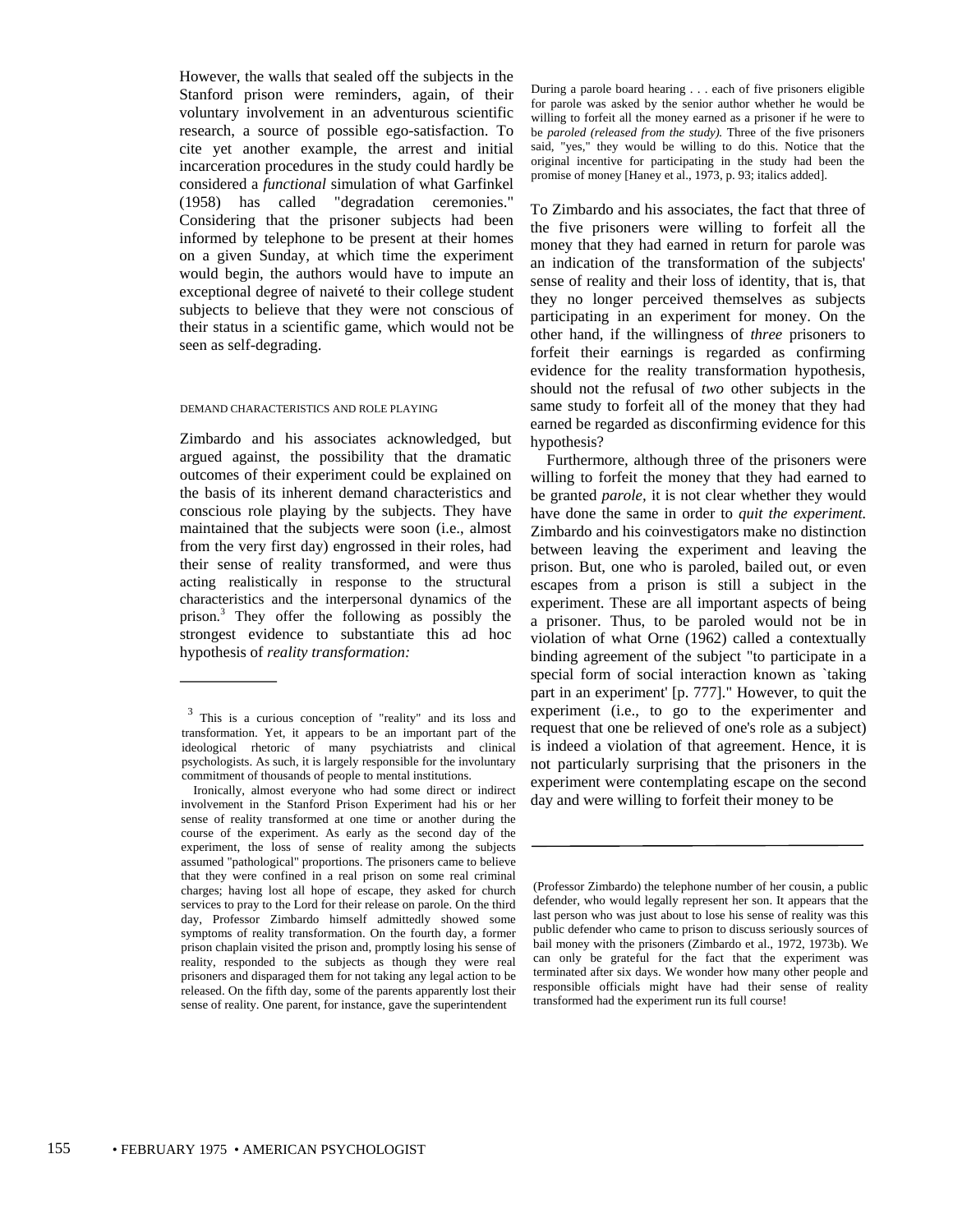paroled on the fourth day, but apparently they did not express an intention to quit the experiment as subjects.<sup>4</sup>

As a number of relatively recent social-psychological experiments have demonstrated, frustrating and painful experiences do not always cause the experimental subjects to quit the experiment. In this connection, Orne (1962) pointed out that subjects agree

Orne claimed that he has been personally unsuccessful in finding an experimental task, no matter how meaningless or frustrating, that would make the subjects leave the experiment.

The experimenter's expectation to find support for his hypothesis is a source of systematic bias (Rosenthal, 1969). We do not intend to address this problem in the Stanford Prison Experiment even though it does merit consideration, particularly in view of the principal investigator's active involvement in his experiment to the extent of having his sense of reality transformed, according to his own report (Zimbardo et al., 1972). Nevertheless, we consider his active role as superintendent to have provided strong cues regarding expected, or at least legitimate, patterns of behavior by all subjects. This is an especially cogent consideration in relation to the guards, who were, of course, functioning under his direct authority. Thus his position and his unusually active role in the experiment could have added to the various other demand characteristics in the situation.

In brief, then, we believe that Zimbardo and his coauthors failed to make a compelling case against

<sup>4</sup> The fact that on the occasion of a visit by a Catholic priest some of the prisoners referred to themselves by their prison identification numbers, rather than their Christian names, has been offered by the authors as further evidence for their reality transformation hypothesis. Since to our knowledge real prisoners rarely, if ever, introduce themselves to outsiders, particularly a sympathetic visitor, by their official prison numbers, we can only interpret the behavior of their subjects as a case of overzealous role players attempting to be more Catholic than the Pope. Furthermore, the authors report that some of the guards were willing to work overtime with no additional pay, taking this fact, also, as further support for the reality transformation argument. Again, it appears that the subjects in the experiment had a somewhat unrealistic conception of real guards and the latter's sense of dedication to duty.

the determining effects of the demand characteristics of their experimental situation on their subjects. To put it more precisely, they hardly addressed these crucial questions. The notion of reality transformation that they put forth is at best an unsubstantiated ad hoc hypothesis to support a particular interpretation of the findings.

#### *An Alternative Explanation of the Experiment's Outcome*

In the light of the preceding analysis, we maintain that the subjects in the Stanford Prison Experiment were not placed in a social situation functionally equivalent to a real prison. They were asked to play the roles of prisoner and guard on a phenol-typically similar stage.<sup>5</sup> To account for the behavioral outcomes of the experiment, we offer the following alternative explanation: (a) The subjects entered the experiment carrying strong social stereotypes of how guards and prisoners act and relate to one another in a real prison; (b) in the experimental context itself, there were numerous cues pointing to the experimental hypothesis, the experimenters' expectations, and possibly, the experimenters' ideological commitment; and thus (c) complying with the actual or perceived demands in the experimental situation, and acting on the basis of their own role-related expectancies, the subjects produced data highly in accord with the experimental hypothesis.

We have already discussed some of the demand characteristics of the experimental situation. To evaluate the extent to which the two other tenets of our interpretation, that is, the subjects' stereotypic expectations of prisoner and guard roles prior to the experiment and their cognizance of the experimental hypothesis, could have potentially influenced the outcome of the experiment by Zimbardo and his associates, we prepared a questionnaire and administered it to a group of 185 college students in the greater Boston area.<sup>6</sup>

The questionnaire contained a brief description of the procedures followed in the Stanford Prison

to tolerate a considerable degree of discomfort, boredom, or actual pain, if required to do so by the experimenter.... Just about any request which could conceivably be asked of the subject by a reputable investigator is legitimized by the quasi-magical phrase (or cognition) "This is an experiment" [p. 777].

<sup>5</sup> In fact, even Zimbardo and his associates admit that when the guards were questioned after the study "about their persistent affrontive and harassing behavior in the face of prisoner emotional trauma, most guards replied that they were *`just playing the role'* of a tough guard [Haney, et al., 1973, pp. 92-93; emphasis added]."

 $6$  The general idea of this study was suggested by Orne (1962).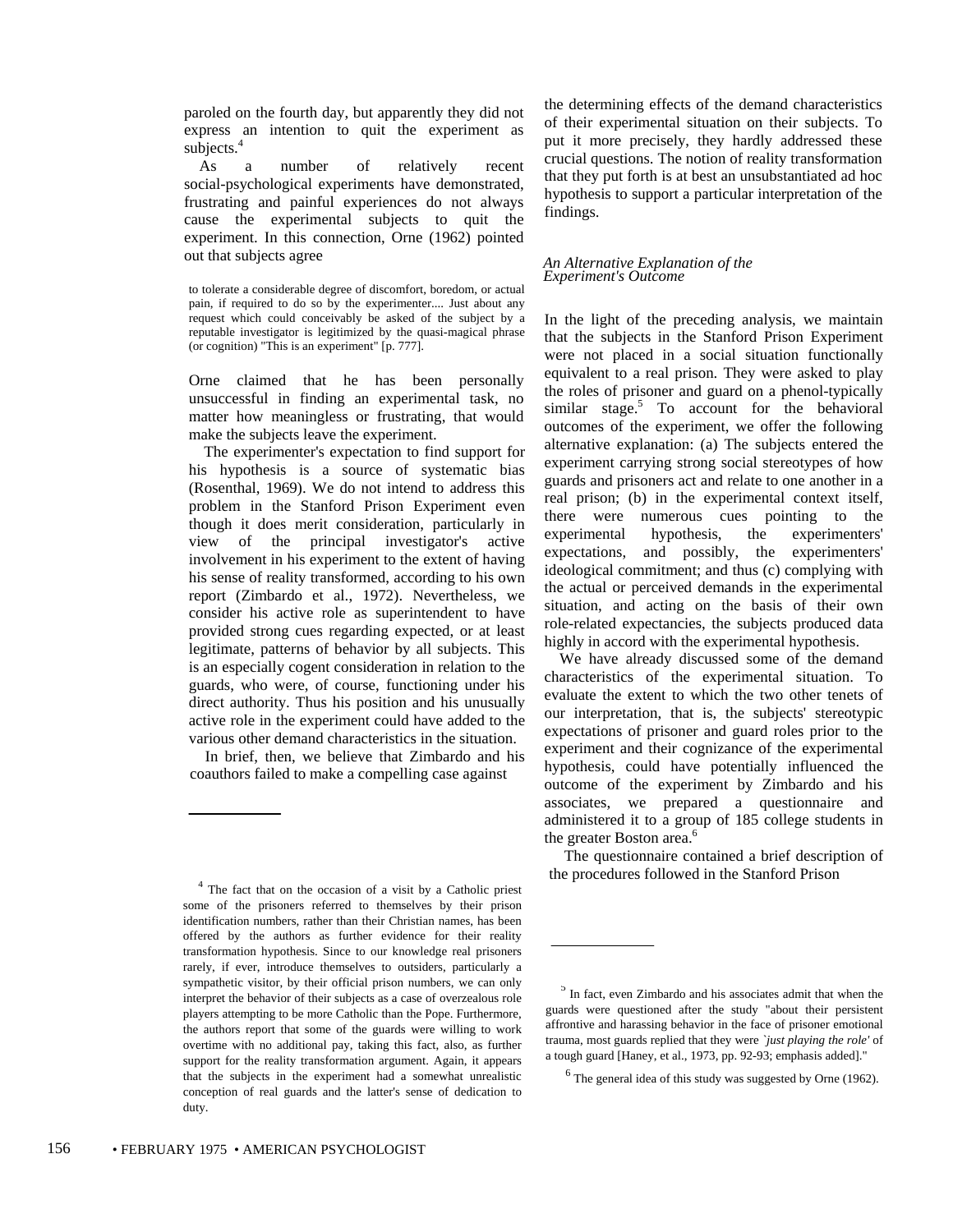Experiment, including:

1. A note similar to the advertisement used in the original study to recruit subjects: "College students needed for psychological study of prison life. \$15 per day for one to two weeks . . . ."

2. A description of some of the rights and privileges that they had to give up temporarily in order to participate in the experiment (similar to the contract that was signed by the subjects in the study itself): "To participate, you will have to stay in a prison for one to two weeks. You will have to give your consent to be under surveillance, to be harassed, and have your civil rights curtailed for the entire period of the experiment . . . ."

3. An account of the actual arrest and booking procedures and the type of treatment that they would receive in the initial phase of their incarceration:

Suppose you decide to participate, and you sign the proper release forms. On a subsequent Sunday morning, a police officer knocks on your apartment door and arrests you. He charges you with a felony, warns you of your constitutional rights, searches you, handcuffs you, and in the back of his car, takes you to the police station for booking. You are then fingerprinted, and left in an isolated detention cell. After a while, you are blindfolded and sent to a prison. There, you are stripped naked, skin searched, deloused, and issued a uniform, bedding, soap, towel, toothpaste, and toothbrush. And all this time you have been pushed around, put down, and humiliated.

The above description of the experiment was followed by a number of open-ended questions to determine the respondents' awareness of the experimental hypothesis and their expectancies regarding the outcomes of the experiment.

The number of returned questionnaires used in the following analyses was 150 because 35 of the students indicated having some prior knowledge of the Stanford experiment. In spite of the fact that the amount of information about the experiment provided on the questionnaire, compared to the full range of situational and interpersonal cues to which the subjects in the Stanford Prison Experiment were exposed, was relatively meager, the overwhelming majority of the respondents (81 %) were able to articulate quite accurately the intent of the experiment, that is, its *general* hypothesis. The following responses to the question "What would you say the experimenter is trying to prove?" are representative:

S1014: Experimenter is trying to prove the contention that he has about jails. He believes that people are pushed about, put down, and humiliated in jails and other correctional institutions.

S1029: Testing endurance-to see how far you go before fighting back, I think they are trying to find out what causes prison riots. S1053: He is trying to find out if anybody would fit into either of the two roles. That is, figuring that everyone is equal, a person selected as a guard will behave, act, and become like a guard; if a person is selected to be a prisoner, he will act, behave, and become like a prisoner.

Four questions on the form inquired into the respondents' expectations regarding the outcome of the experiment. Specifically, they were asked: *(a)* to describe the behavior and attitudes of the guards in such a prison; *(b)* to predict what the prisoners would do in this situation; (c) to describe how *they* would have behaved if they were to play the role of a guard in this prison; and (d) to describe how *they* would have behaved if they were picked as a prisoner.

The respondents' predictions regarding the behavior and attitudes of the guards (Questions a and c above) were analyzed separately from their predictions concerning prisoners' behavior (Questions *b* and d above). In each case the same categories were used for coding predictions about guards or prisoners in general, or about the respondents' own behavior in the roles of guard or prisoner. The categories for coding the behavior of guards were: (a) oppressive, hostile, aggressive, humiliating, etc.; *(b)* fair, concerned, neutral, lenient, etc.; and (c) other, including "don't knows," vague answers, etc. Predictions about prisoners' behavior were coded according to the following categories: (a) rebellious, defiant, aggressive, etc.; *(b)* passive, docile, compliant, model prisoner, etc. ; (c) fluctuating, depending upon the behavior of the guards; and (d) other, including "don't knows," vague answers, etc. The above coding categories were devised and applied by two research assistants who were unfamiliar with the purposes for which our questionnaire had been designed and administered. They had been asked to read all the responses to the questionnaire items and devise a coding scheme, with a small number of alternatives for each question, under which the respondents' predictions could be logically subsumed.

Table 1 shows the distribution of the respondents' predictions in terms of the alternative categories in our coding system. The top half of the table contains their predictions of how college students, in general, would behave if assigned to the roles of guard or prisoner in a prison experiment; the bottom half of the table presents the respondents' predictions regarding their own behavior in these roles and in such a situation. The data are presented separately by sex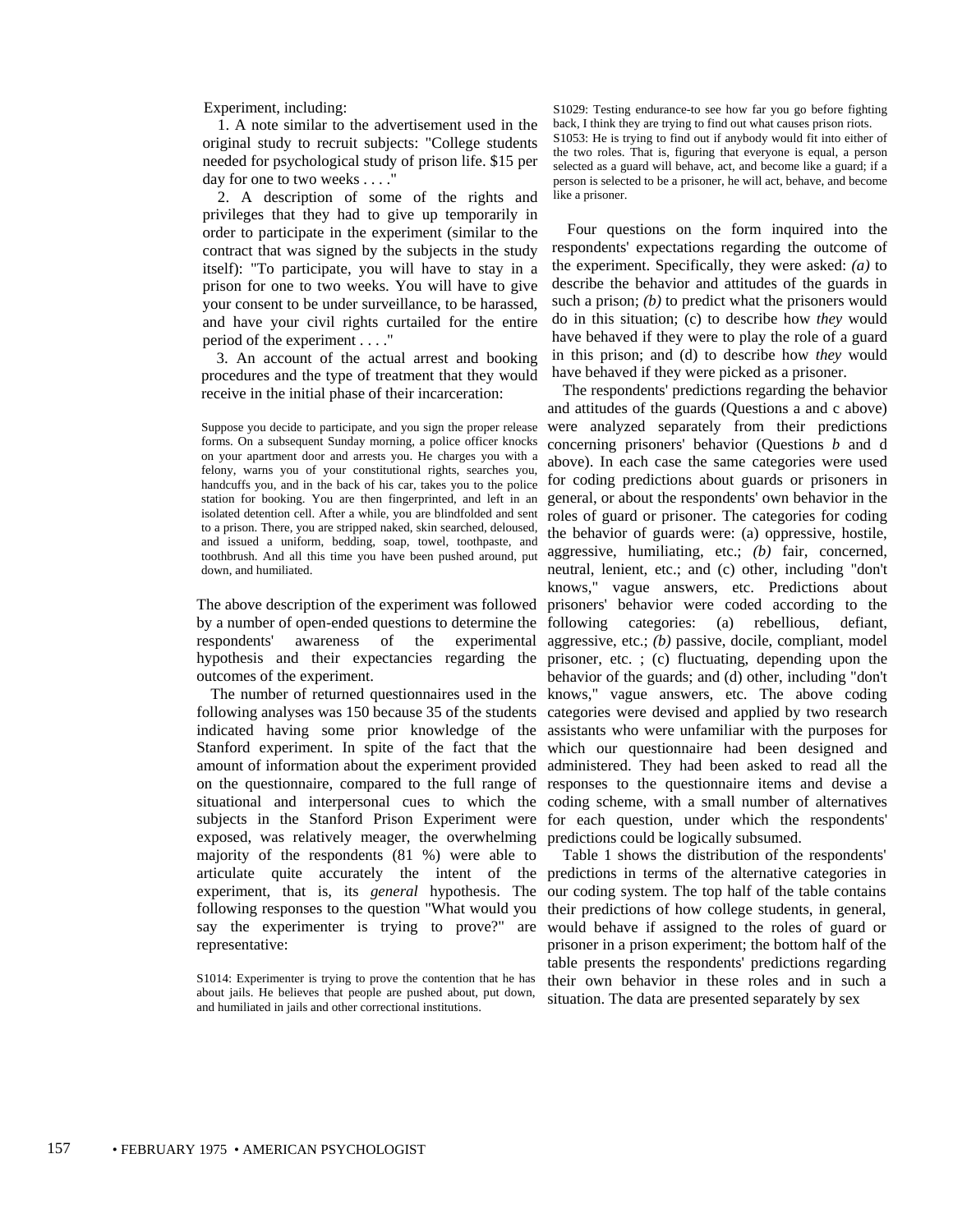### TABLE 1

*Percentage of Different Predictions by Respondents Regarding Self- and Others' Behavior in the Roles of Guard or Prisoner*

|            | Referent of Respondent's<br>sex | Predicted behaviors           |                           |              |               |                                 |                             |              |              |               |
|------------|---------------------------------|-------------------------------|---------------------------|--------------|---------------|---------------------------------|-----------------------------|--------------|--------------|---------------|
| prediction |                                 | When assigned to guard role   |                           |              |               | When assigned to prisoner role  |                             |              |              |               |
|            |                                 | Oppressive<br>hostile<br>etc. | Lenient.<br>fair.<br>etc. | Other        | Total         | Rebellious.<br>defiant,<br>etc. | Passive,<br>docile.<br>etc. | Fluctuating  | Other        | Total         |
| Others     | Male                            | 85.1                          | 10.4                      | 4.5          | 100.0         | 23.5                            | 38.2                        | 32.4         | 5.9          | 100.0         |
|            |                                 | (57)                          | (7)                       | (3)          | (67)          | (16)                            | (26)                        | (22)         | (4)          | (68)          |
|            | Female                          | 93.8                          | 1.2                       | 4.9          | 100.0         | 39.0                            | 25.6                        | 29.3         | 6.1          | 100.0         |
|            |                                 | (76)                          | (1)                       | (4)          | (81)          | (32)                            | (21)                        | (24)         | (5)          | (82)          |
|            | Both sexes                      | 89.9                          | 5.4                       | 4.7          | 100.0         | 32.0                            | 31.3                        | 30.7         | 6.0          | 100.0         |
|            |                                 | (133)                         | (8)                       | (7)          | (148)         | (48)                            | (47)                        | (46)         | (9)          | (150)         |
| Self       | Male                            | 48.4<br>(30)                  | 33.9<br>(21)              | 17.7<br>(11) | 100.0<br>(62) | 15.6<br>(10)                    | 18.8<br>(12)                | 32.8<br>(21) | 32.8<br>(21) | 100.0<br>(64) |
|            | Female                          | 46.3                          | 38.8                      | 15.0         | 100.0         | 12.7                            | 40.5                        | 17.7         | 29.1         | 100.0         |
|            |                                 | (37)                          | (31)                      | (12)         | (80)          | (10)                            | (32)                        | (14)         | (23)         | (79)          |
|            | Both sexes                      | 47.1                          | 36.6                      | 16.2         | 100.0         | 14.0                            | 30.8                        | 24.5         | 30.8         | 100.0         |
|            |                                 | (67)                          | (52)                      | (23)         | (142)         | (20)                            | (44)                        | (35)         | (44)         | (143)         |

*Note.* Numbers in parentheses indicate frequencies of the different predictions by the respondents; frequency totals that are less than 150, the total number of respondents, resulted from unscorable responses to items in a particular category.

in order to allow a comparison of the findings with those of Zimbardo and his associates, who used only male subjects in their experiment, and to reveal any possible differences between males and females in responses to the various questionnaire items.

As the summary of the data in Table 1 indicates, the vast majority of the respondents (89.9%) predicted that the behavior of guards toward prisoners would be oppressive, hostile, aggressive, etc. Such phrases as "animal-like," "extremely authoritarian," and "overpowering and vicious" were used frequently to characterize the behavior of the guards. There was no such consensus, on the other hand, in the respondents' predictions concerning how inmates would be likely to behave in such an experiment. The greater variability in these predictions, compared to the rather uniform predictions about the guards, seems to reflect the more diffuse nature of the popular conceptions of the role of prisoner.

The respondents' answers to the items asking about how they themselves would behave in such a prison as guards or prisoners were also distributed more evenly among the several categories used in our coding system (see Table 1). Thus, for example, only about half (47.1 %) of the respondents predicted that as guards they would act aggressively or viciously toward the prisoners; only 14% predicted that as prisoners they would be rebellious or defiantly

aggressive. Given the socially undesirable nature of admitting that one's behavior toward one's own peers would be aggressive or abusive, discrepancies between the two sets of predictions (about others and about oneself) could be expected. A closer inspection of the individual responses to the pertinent items on the questionnaire revealed that when the referent group was changed from others to the self, predictions tended to become considerably more guarded and less confident. Thus, the number of "I don't know," vague, or blank responses in predictions concerning both the guards' and the prisoners' behaviors showed at least a fourfold increase when the respondents were predicting their own behavior in these roles in comparison to when they were predicting the behavior of others in the same situation.

Finally, while an adequate comparison between sexes in their responses to the items on the questionnaire cannot be made on the basis of the present data (and such a comparison is not germane to our critique), it is interesting to point briefly to some trends. It appears that the female respondents had an even more "tough guy" image of guards in making their predictions-only 1 of 81 female respondents predicted that the guards would be fair or lenient in their behavior toward the prisoners. In predicting the behavior of prisoners in general, females saw them as being more rebellious or defiant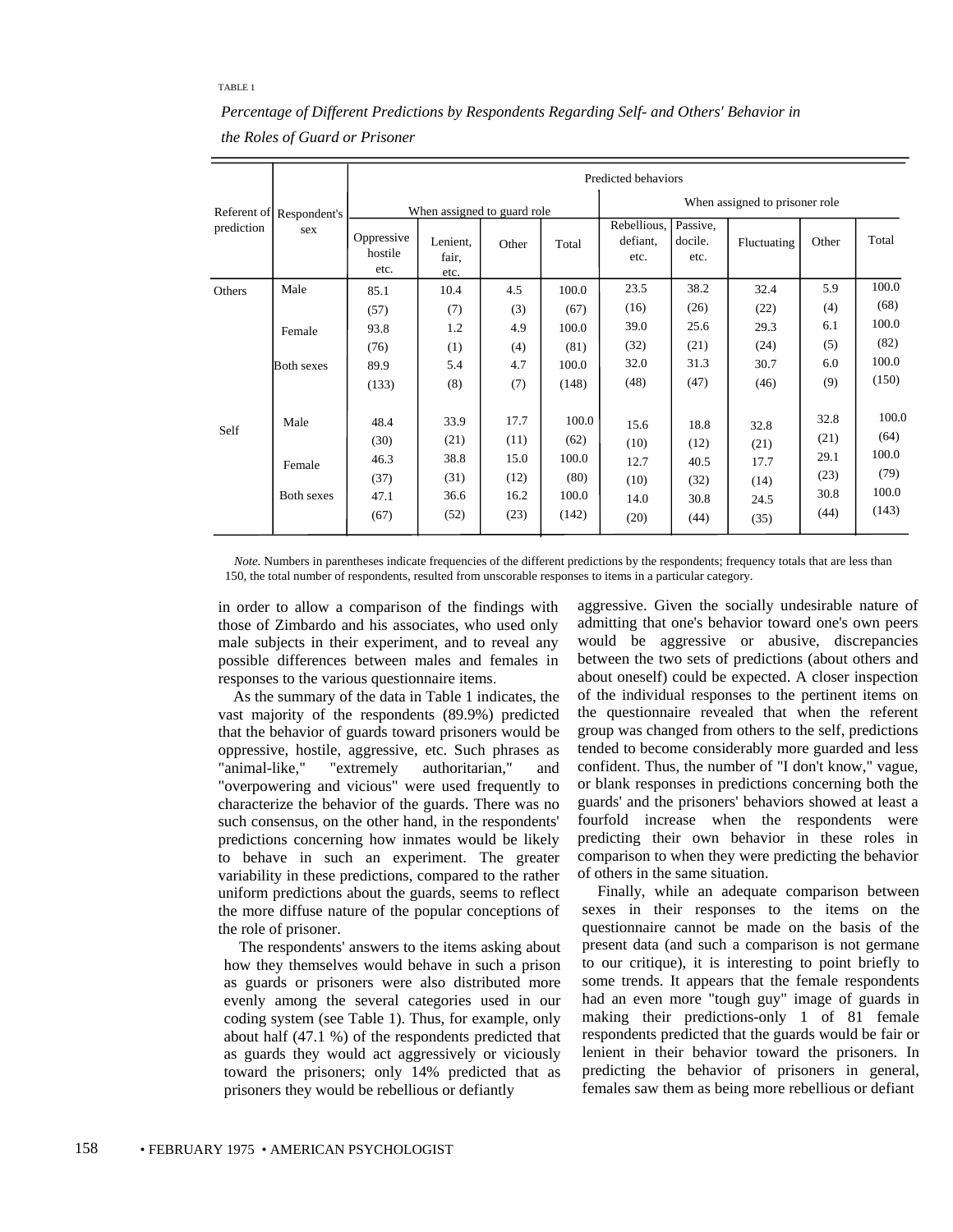(39%) than did males (23.570). However, in predicting how they themselves would perform in the role of prisoner, twice as many females (40.5 *7c)* than males (18.8 *7c)* responded by characterizing their projected behavior as passive or compliant.

## *Conclusion*

We have offered an alternative interpretation of the dramatic outcome of the Stanford Prison Experiment. In our view, the subjects responded to a number of demand characteristics in the experimental situation, acting out their stereotypic images of a prison guard and, to a lesser extent, of a prisoner. To the extent that such confounding variables were operative, the subjects' behavior cannot be explained as strategic, coping responses to an asymmetrical power situation analogous to that of a real prison. The data obtained from our respondents to a questionnaire that had been designed especially to evaluate the validity of certain tenets of our analysis tend to support such an interpr6tation.

It may be argued, of course, that our questionnaire tapped only the respondents' *attitudes vis-à-v*is the prisoner and guard roles, and that as such their attitudes and predictions should not be taken as valid indicators of how they or others would behave in a simulated or real prison. The relationship between attitudes and overt behavior is a highly problematic one and has been the subject of a number of recent reviews (Calder & Ross, 1973; Ehrlich, 1969; Wicker, 1969). Thus, the possibility of inconsistencies between the *reported re*spondents' predictions and their overt behavior in the context of a prison or a prison experiment cannot be ruled out. On the other hand, the relationship between role playing and behavior in a natural setting presents a problem which is no less vexatious.' As Miller (1972) pointed out in his analysis of the current controversy over role playing versus deception, "Even if role playing produces data comparable in its topography to actual behavior, it is not precisely the

Both Milgram (1963) and Freedman (1969) were able to obtain few, if any, "obedience responses" from students who had been asked to predict the outcome of Milgram's original obedience study. However, as Mixon (1973) has shown, this may have been due to their incomplete description of the experimental conditions. Predictions of obedience ranging from 0 to 90% have been obtained by Mixon through slight variations in his descriptions of Milgram's study.

same thing as the actual behavior in its antecedent and theoretical properties [p. 634]."

In our view, role playing may best be regarded as a good strategy for assessing an individual's *attitude* toward a specific psychological object, rather than a technique for (re-)discovering what goes on in a real-world situation with the hope of being able to disentangle, a posteriori, the critical processes therein. The currently fashionable viewpoint that through role playing one can evaluate the impact of certain structural variables on social behavior *represents little* more than a reification of concepts like role, status, and power, and a literal apprehension of the dramaturgical interpretation of social behavior. Such a view would suggest, for example, that the social psychological impact of institutionalized racism and social inequality on blacks in the United States could be studied through the simulation of the relevant structural variables in a laboratory situation with white subjects playing the role of blacks.

Finally, a major implication of our analysis is that when *experimental subjects* are asked to play highly stereotyped and emotion-laden roles, they bring to the *experimental situation* "mental sets," or *dispositions,* which could decisively influence their behavior. While *these mental* sets are not the same as the more idiosyncratic personality traits, they do constitute strong propensities to act out culturally conditioned images. This is particularly the case when a concordance exists between *these* images of the subjects and the demand characteristics of the experiment. If valid, this proposition would seriously challenge the use of role playing as a strategy for testing dispositional versus situational hypotheses-the primary goal of the study by Zimbardo and his associates.

#### REFERENCES

- Calder, B. J., & Ross, M. *Attitudes and behavior.* Morristown, N.J.: General Learning Corporation, 1973.
- *Clemmer, D. The prison community.* New York: Rinehart, 1958.
- Cloward, R. A. Social control in the prison. In R. Cloward et al. (Eds.), *Theoretical studies in social organization of the prison.* New York: Social Science Research Council, *1960.*
- Cressey, D. R. Contradictory directives in complex organizations: The case of the prison. *Administrative Science Quarterly, 1959, 4, 1-19.*
- Cressey, D. R. Prison organizations. In J. G. March (Ed.), *Handbook of organizations.* Chicago: Rand McNally, *1965.*